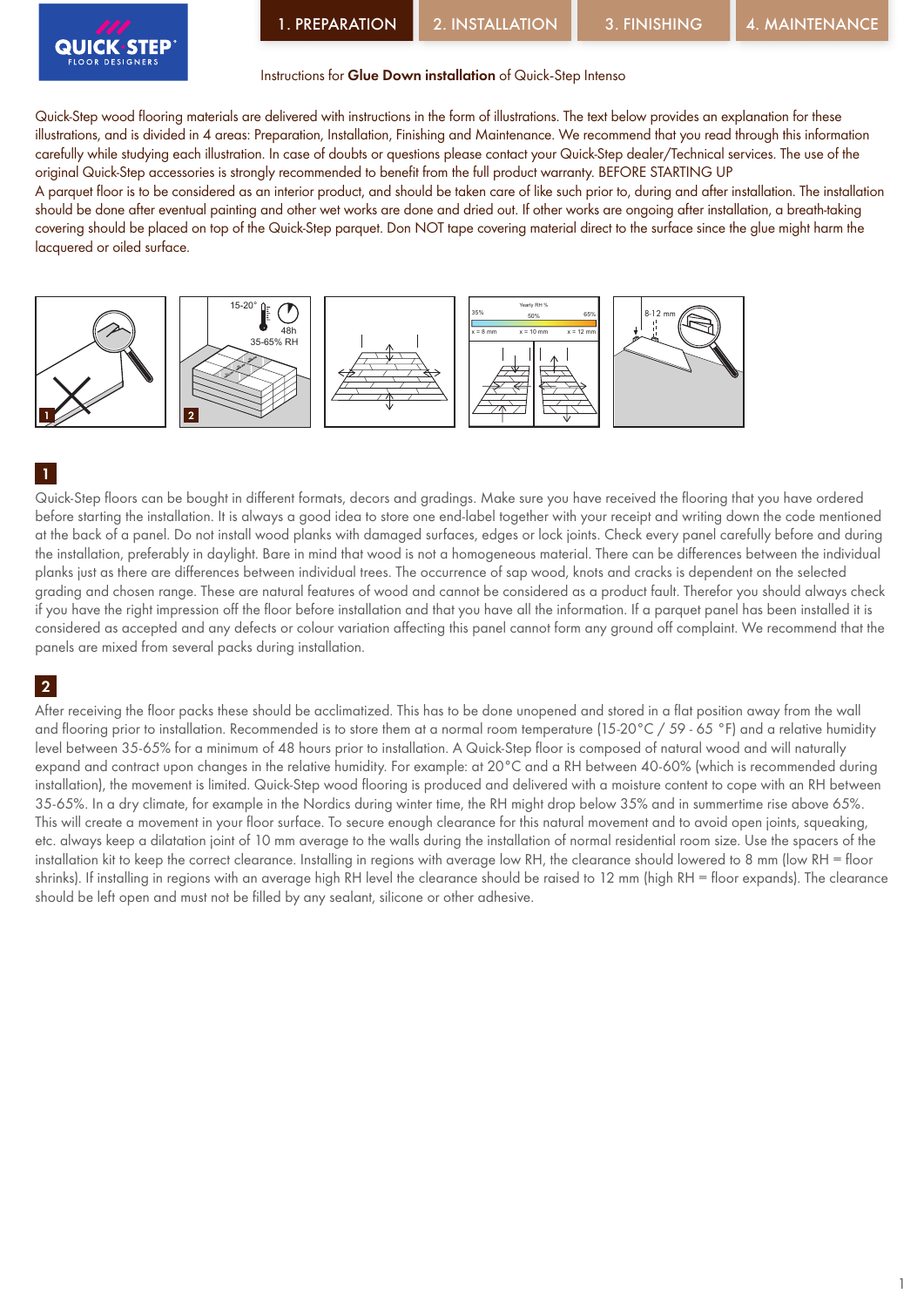











When gluing the floor the current floorcovering must be removed completely. The subfloor must be firm, hard, dry, even and must be conform to the standard. No signs of mould and/or insect infestation should be present. Make sure the subfloor is level and nail down any loose parts. The crawl space under a wooden base must be ventilated. Remove any obstacles and make sure there is sufficient ventilation (min 4 cm<sup>2</sup> of ventilation opening/ m<sup>2</sup> of floor). The moisture content of the wood cannot exceed 10%. Be aware of the fact that any wood and/or organic material might/will dry out locally and damage the parquet if any heating source like hot fans, wood stoves etc. is creating high temperatures. An installation directly on floor joists is prohibited.

# 4

The entire subfloor must be carefully checked for any type of unevenness. Use a straight edge of 2 m approximately, make sure there are no unevenness's of more than 3 mm. Peaks higher than 2 mm within a 200 mm radius are also prohibited. If needed use a levelling compound to achieve correct flatness of the base floor.

# 5

When installing the floor on ground floor, we always recommend to first applying a liquid damp proof membrane. This liquid DPM is a 2 or 3 component epoxy coating which makes sure there is a moisture barrier. The Intenso floor can than be bonded directly onto this DPM with a flexible adhesive such as MS or PU.

# 6

Quick-Step wood flooring must not be installed in a typical wet rooms, in rooms with a floor drain or in extremely dry rooms like saunas.

# 7

Mineral subfloors such as concrete must be sufficiently dry prior to installation. Installation on cement subfloor requires a CM < 2,5 (75 % RH). An installation on anhydriet subfloor requires a CM < 0,5 %. If the moisture content is higher or may become higher other types of damp proofing must be used. If floorheating is used, cement subfloor requires a CM < 1,5 and andhydriet subfloor requires a CM < 0,3. (see Floorheating Instructions)

# 8

Plan the installation direction of the planks carefully before start up. Normally we recommend installation parallel to the incoming light (= perpendicular to windows) . If the room is long and narrow like in a hallway we would install parallel to the long walls. Be aware of the fact natural colour will be affected by sun light (discoloration by UV light is inevitable). This might lead to natural fading and colour changes which are not a product fault.

# 9

Additional instructions apply if there is underfloor heating or cooling. Your dealer or installer of the floorheating system must guarantee that the floor surface temperature never exceeds 28 degrees °C. Visit www.quick-step.com for more information.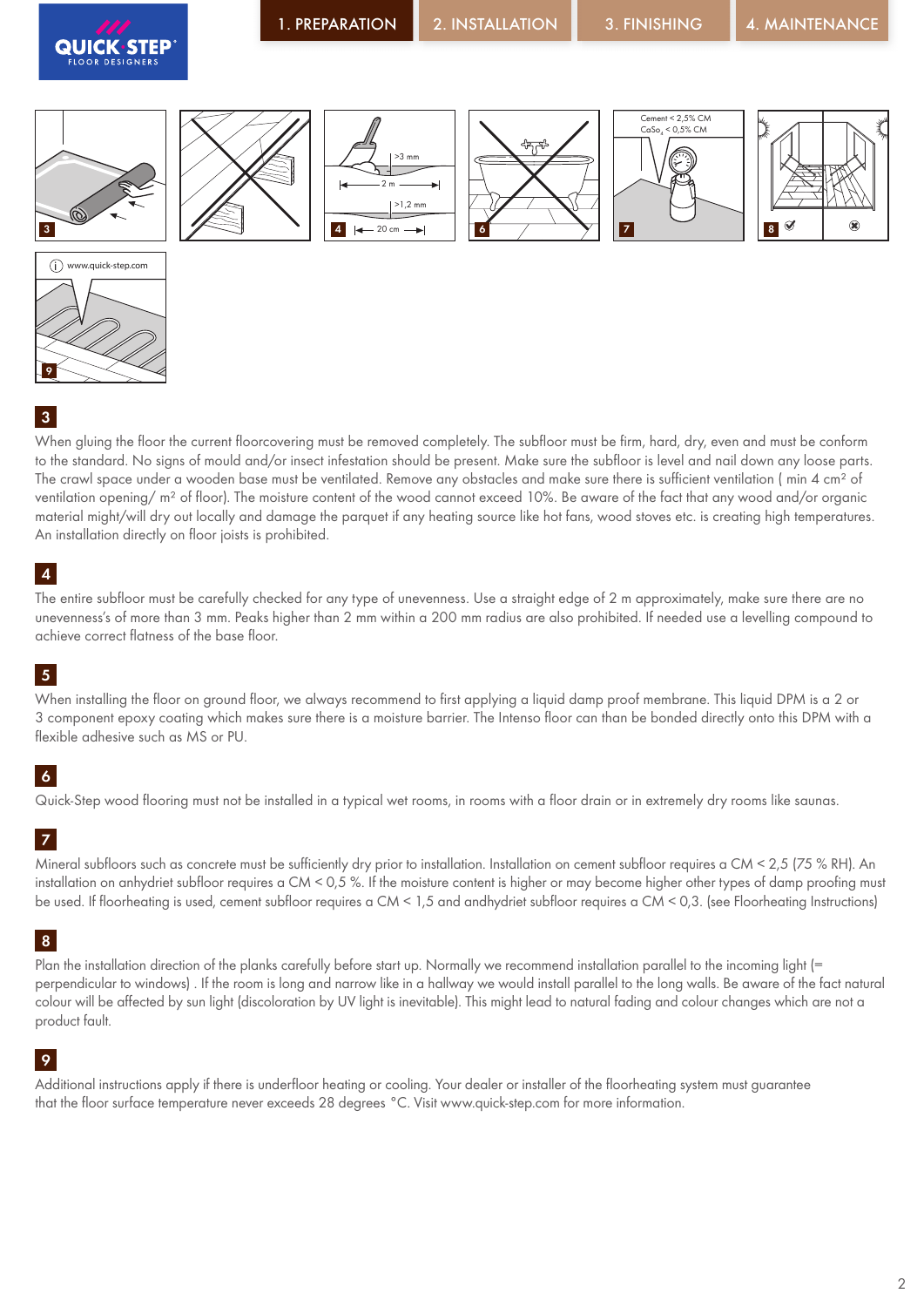

Quick-Step wood floors are easy to install and require no expensive tools. In addition to a few common DIY tools (glue, glue trowel, folding rule, pencil, hammer, handsaw or jigsaw, carpenters square and possible power drill and hand gloves) you only need the Quick-Step installation kit containing a tapping block, pull bar and spacers. Be sure you have all tools available before starting the installation. You must use a water free MS or PU adhesive specially formulated for use with wood flooring.

#### 2

When cutting the Quick-Step wood plank be sure you are not creating splinters or chipping when cutting. If using a handsaw keep the decorative surface faced up. If using a jigsaw keep decorative surface down (except for a jigsaw with down-stroke blades).

#### 3

Every Quick-Step wood plank is methodically checked for any imperfections before being packed. Still, packs can be damaged during transportation or when the packs are opened. Do not install a plank with a damaged surface, edge or click joint. Carefully inspect each plank before installing. Be aware of the fact wood is not a homogeneous material. There will be differences from plank to plank as there are differences from tree to tree. These aspect provides you with the warm and natural look and feel a parquet floor has to offer. knots and cracks will also appear depending on the grading and the chosen range. This is natural and will not be considered as a product fault. Therefore always be sure you have got the right impression of the floor and information from the dealer before installation. An installed plank is considered as accepted and cannot be claimed. We recommend to mix the boards, taking planks out of different boxes at the same time when installing.

#### 4

Direct gluing can only be performed on a subfloor that is suitable for it (in terms of flatness, firmness, cracks, etc.) in conformity with general principles and standards. The subfloor must be sufficiently dry, hard and homogeneous. Make sure to use a suitable glue. Follow the instructions regarding drying time, consumption, application, etc. These instructions need to be provided by the glue manufacturer. If you are gluing down your floor try to walk on it as little as possible on the glued section during installation. A floating installation is also possible. Therefor we refer to our specific instructions for floating installation.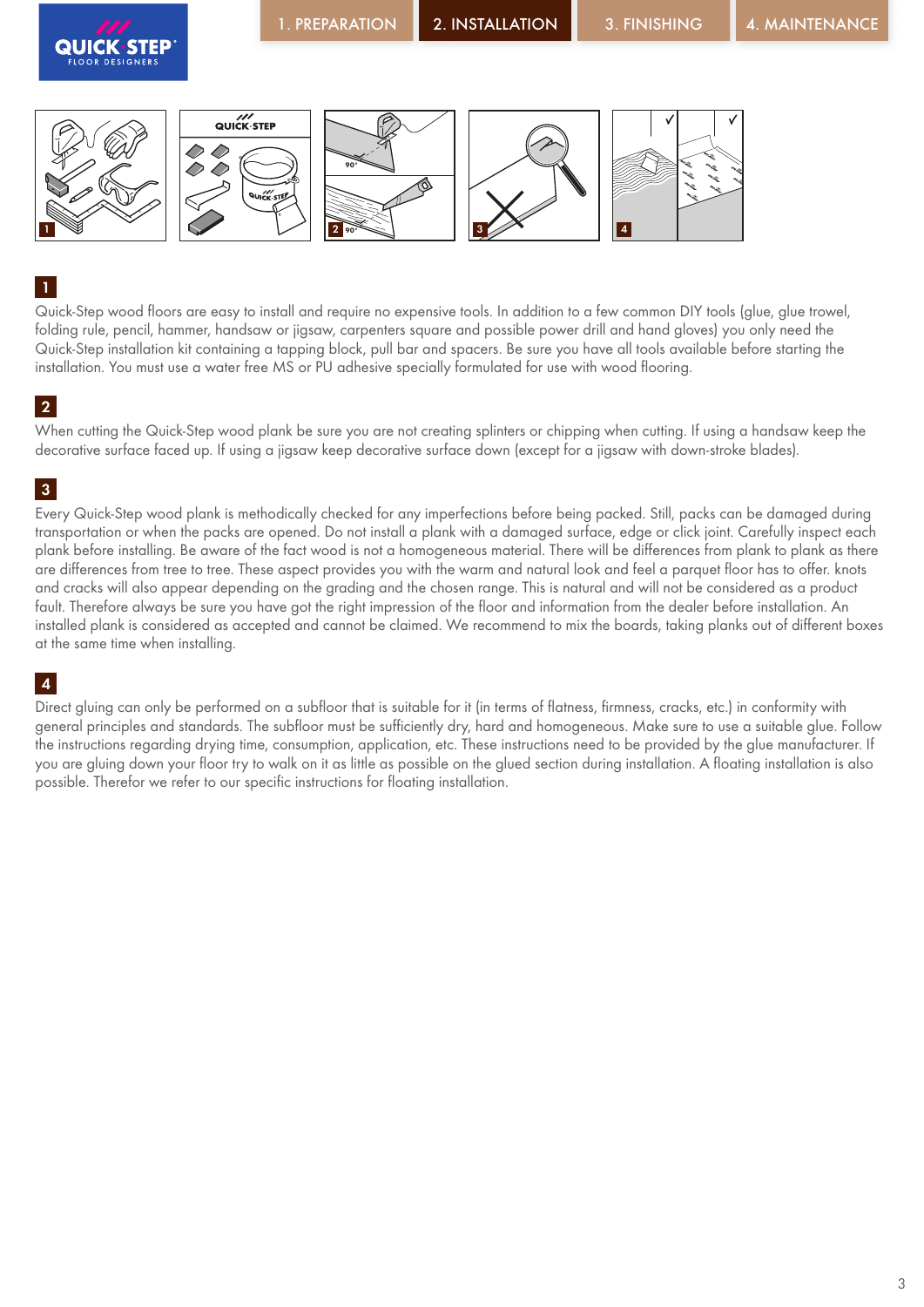![](_page_3_Picture_0.jpeg)

5

>12m

In a glued installation you have no length and width restrictions. An expansion gap around the perimeter of the room is still obligated but a T moulding in the doorways is not necessary anymore. Constructional dilatation joints of the building and floor heating joints in screed should be transfered on the floor.

6 17 V 18

#### 6

Before starting carefully measure the length and the width of the room to plan a precise lay-out to achieve a balanced appearance of the floor. This will ensure also you won't end up with the last row being too narrow. If the last row would be less than 100 mm the installation will be easier if you cut down the planks of the first row in the length.

#### 7

Our Intenso floor range consists out of planks that are left oriented and right oriented. This means that in 1 pack of Intenso flooring you should have 2 left sided planks and 2 right sided planks, please check before installation. All planks have, next to the production code, a red marking at the back. Left sided planks are marked with an "A" and right sided planks are marked with a "B". Before start, separate the left from the right planks and "shuffle" the boards to ensure an even distribution of colour and character.

#### 8

The advantage of the Uniclic system is that there is a strong pre-tension. This ensures a very strong click, which is needed for a floating installation. To make the glue down installation smoother, we recommend to cut off a small piece of this profile at the groove side (see picture). This small piece can be easily cutted off using a knife or a plane tool.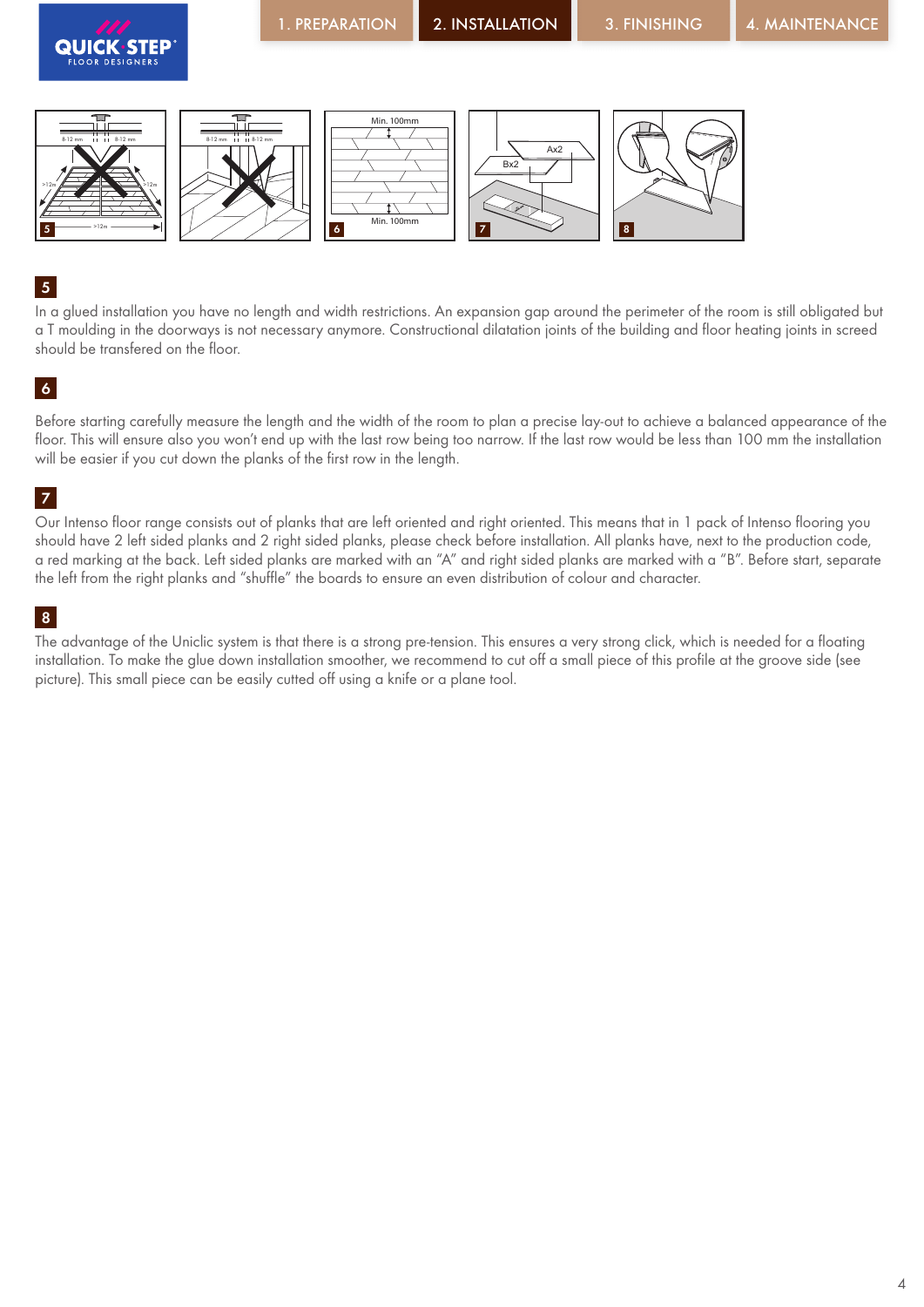![](_page_4_Picture_0.jpeg)

Start the installation with 2 planks labelled as 1 and 2. With the wall in front of you lay the floor from left to right. Cut of the end of both planks creating a 90° angle so they are flushed against the wall. Connect both planks (1 and 2) in the long side connection: At a slight angle of 20 to 30° insert the tongue of plank 2 into the groove of plank 1. Move the panel gently up and down and at the same time exert pressure. The panels will automatically click into place. To determine the correct expansion gap we refer to the preparation part of this instruction. In order to create the expansion gap along the long side of the first row, make sure you cut of the tongue side. Don't forget to use the spacers.

#### 10

With the Uniclic system you can also tap the panels into each other without lifting. For this method you can create your own tapping block by using the angled off cuts of the first 2 planks. Remove the long side locking system to prevent it from engaging when in use.

# 11

Take plank 3 and 4 and tap them separately into the previous plank. For plank 3 this will be plank 1 and for plank 4 this will be plank 2. Proceed this way until the entire row has been completed. We always recommend an overlap/staggering between end joints to be about 1/3 of the plank length but never less than 300 mm.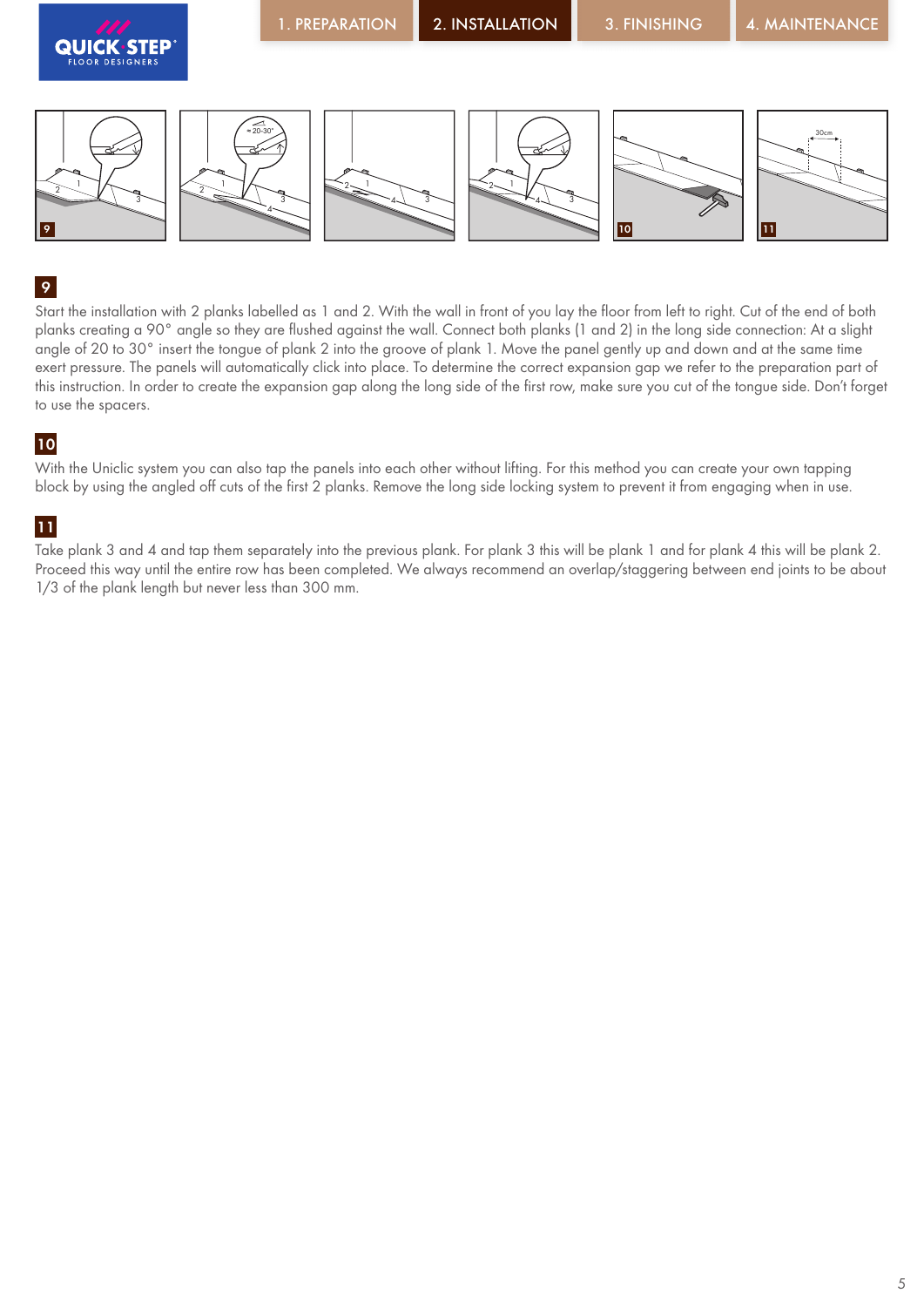![](_page_5_Picture_0.jpeg)

![](_page_5_Picture_1.jpeg)

![](_page_5_Figure_5.jpeg)

We recommend to install the first 3 rows first without using any adhesive. Please follow the sequence shown in the above picture. During installation, draw on the floor a line to mark where every panel ends. Once installed these 3 rows, uninstall the first row (panel 1 - 7) and the second row (panel 2-8) panel by panel. Row 3 needs to be kept in place. The result of these steps is a "drawn" Intenso floor on the subfloor. This will make the gluing process more efficient.

# 13

To have a perfect alignment of you panels it is necessary to follow this procedure: Sit on row 3 (the one you didn't remove) and spread the adhesive for panel 2. Then install panel 2. Spread the adhesive panel by panel just upto the line starting with the next panel. This will allow the panels to be tapped horizontally in place without contaminating tools. Continue this procedure for the rest of the installation. First glue row 2 (panel 2-8), followed by row 1 (panel 1-7). Then deinstall row 3, spread adhesive and glue it. For the rest of the installation you can install row by row.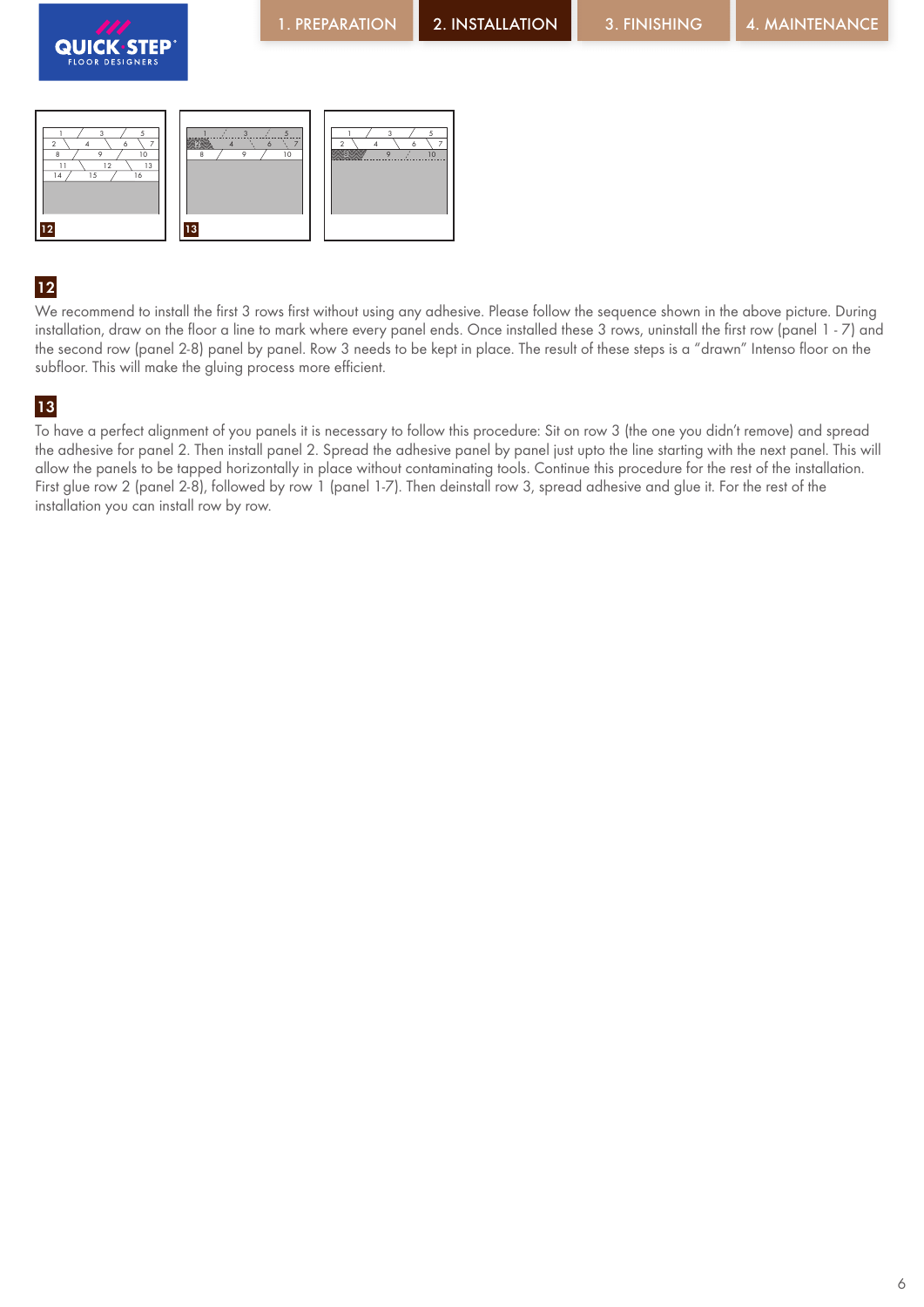![](_page_6_Picture_0.jpeg)

![](_page_6_Figure_5.jpeg)

![](_page_6_Figure_6.jpeg)

![](_page_6_Picture_7.jpeg)

For a nice finish where the next flooring meets a threshold we recommend undercutting the mouldings of the door. To secure the correct cut off turn a plank upside down and place it on the floor up to the frame. Then place the hand saw flat against the plank and simply cut through the frame/moulding as shown. Remove the cut out and vacuum away dust. Then you can simply slide the floor underneath the frame/moulding and make a perfect finish.

# 2

To install Quick-Step wood flooring around pipes, carefully measure and mark the planks with the exact centre point for each pipe. Drill a hole at each of the marked points that is equivalent to the diameter of the pipe + 16 mm in dry climate and 24 mm in wet climate. If located on the long side of the plank make a 45 degree cut from each hole to the edge of the plank and then cut between the holes as shown. If located on the end of a plank make a straight cut across the plank. Install the plank. Then using some regular wood glue along the cut edges of the piece you've cut out and glue the piece in place where it belongs. Be sure no glue comes between the cut out piece and the subfloor. Use spacers to secure a tight glue point and remove any glue on the floor surface directly with a damp cloth. The gap you have created between the pipes are to ensure the floor can move as expected from season to season. Use the Quick-Step radiator caps to conceal gaps around radiator pipes.

# 3

Inspect the final surface of the installed floor, remove all spacers and install the Quick-Step wood wallbases according to the instructions following the wallbases.